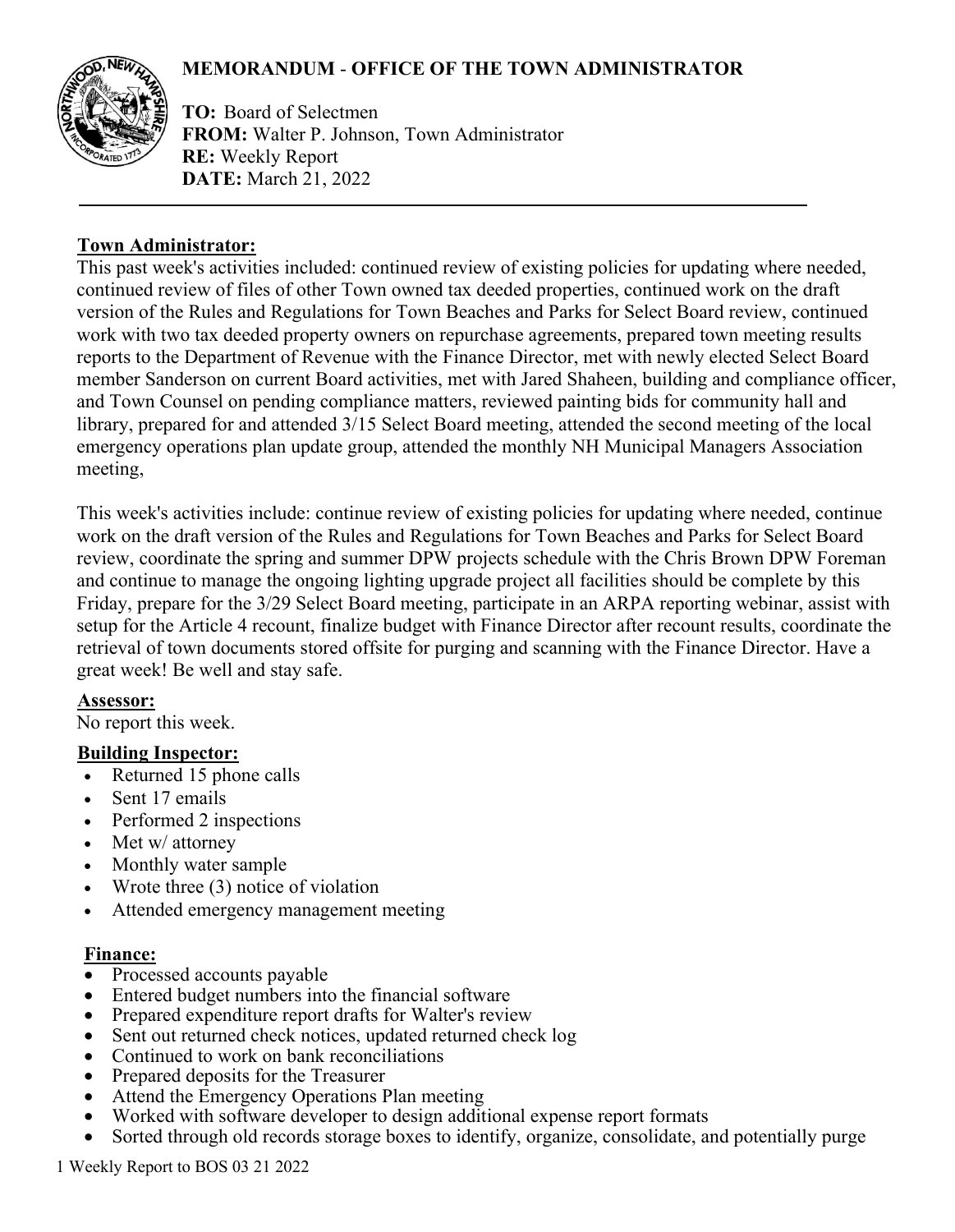documents in preparation for scanning project/storage re-organization

#### **Town Clerk/Tax Collector:**

No report this week.

### **Department of Public Works:**

The highway department has to report that we have been busy fixing dirt roads, adding crushed stone and gravel to a few dirt roads that had some mud issues. We are planning on going to Hooksett tomorrow to pick up cold patch to start filling potholes around town that need it.

Today 3-21 we pulled all the iron and sander off the 1ton and in doing that we made a new area to put the sanders so that they are not in our way during the summertime operations. I have started getting together with some paving companies to get budgetary numbers together for our upcoming paving projects.

The transfer station as usual has been running smooth and with the nice weather we have started to see an increase of people using the brush pit and leaf dump, as usual we are pulling 5 cans a week 2 trash, 1 demo,1bulk waste and cardboard.

#### **Fire Rescue**:

- 1. Engine 1 responded to the boy scout camp for a possible structure fire. Upon entering the camp, we found very muddy conditions and determined that we need to back out for fear of getting stuck in the mud. We quickly discovered we were already stuck. In the meantime, we investigated and found an un-permitted bon fire in the camp. We called Allen's towing to get the truck out of the mud. After three hours the truck was freed and immediately responded to a motor vehicle crash on route 4. The apparatus sustained only minor damage and we anticipate we can repair it in house.
- 2. Attended the Capital area Chiefs Breakfast in Epsom, we discussed several common topics like recruitment and retention. Also viewed Epsom's new Forestry and UTV>
- 3. Met with Chief Blanchett of Loudon to discuss recruitment and retention. Chief Blanchett has been selected by the Governor to serve on a recruitment and retention task force. We discuss the Explorer Academy and the need for that to be re-invigorated. Discussed live in student programs and overall capturing interest in the fire service at a young age.
- 4. Remotely attended the capital area Chiefs monthly meeting. Discussed the multiple alarm fire in Bradford, and lessons learned.
- 5. Finalized plans for our annual awards banquet to be held at Johnsons dairy bar.
- 6. Cheryl Dean graciously donated two heavy duty bunk beds to the fire department. We can now house up to 5 firefighters at the narrows in an emergency.

# **Police Department**:

No report this week.

# **Weekly Report from Linda Smith, Land Use Specialist**

The Land Use department has been very busy with a variety of applications for both the Planning Board and Zoning Board this month.